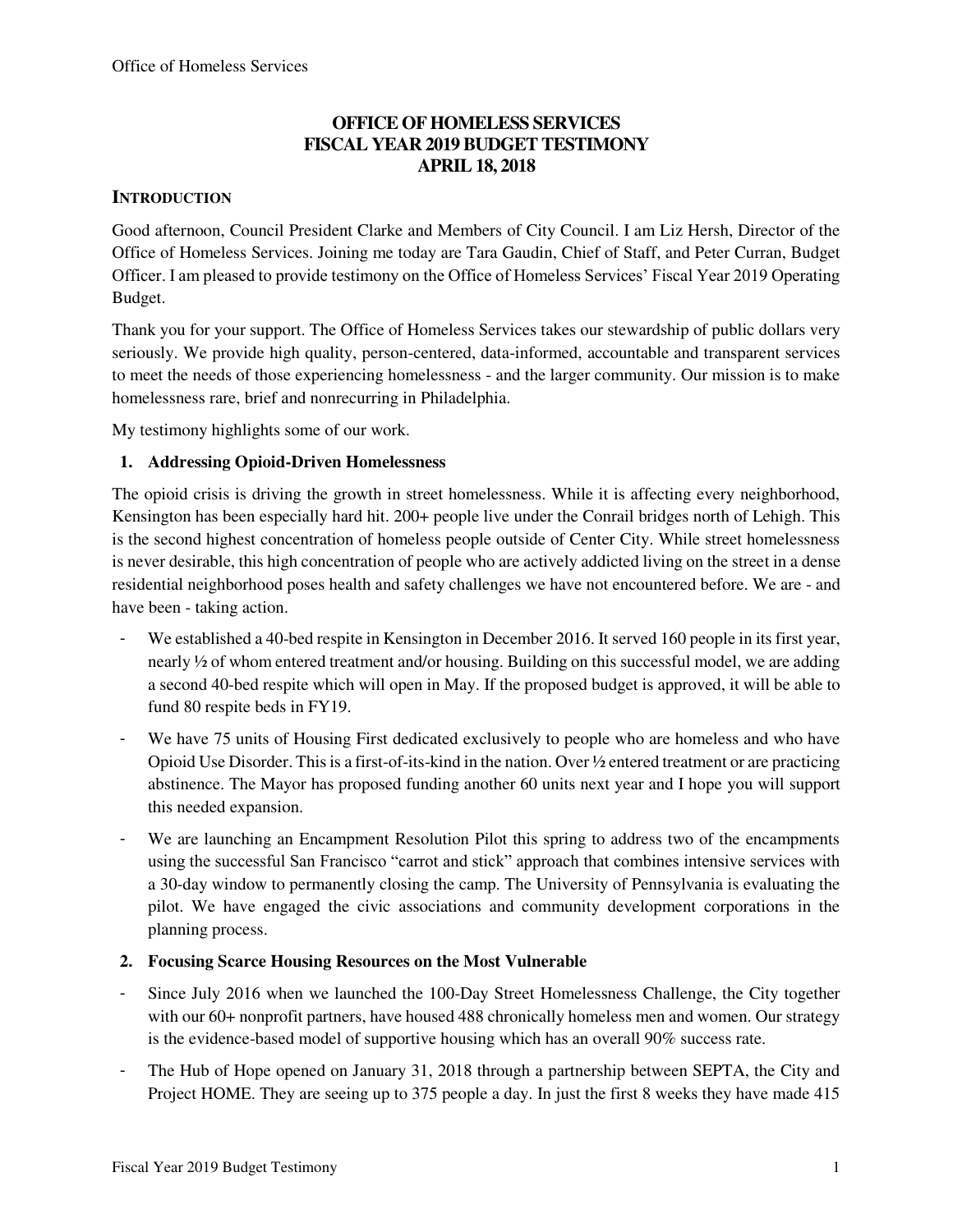shelter placements, provided 750 showers to 383 individuals and washed 439 loads of laundry. They have a special "Living Room" for chronically homeless people to get more intensive services.

### **3. Partnerships Help Families and Youth, the Invisible Homeless**

- This year we expanded prevention and diversion to help families stay out of shelter and Rapid Rehousing to shorten shelter stays.
- DHS and Homeless Services came together to establish a partnership funded by the Barra Foundation to launch a family reunification pilot this summer. Credit goes to the Stoneleigh Fellow for this crosssectional work.
- Building Early Links for Learning (or BELL), led by People's Emergency Center and funded by Vanguard, focuses on increasing the enrollment of homeless children in high quality early childhood education and making homeless shelters better for young children.
- The Housing for Youth Collaborative, which has now been operating for over a year thanks to new funds, provides youth-centered, LGBTQ-friendly emergency, rapid re-housing and employment services. We have also added a Community Navigator to help young people know what's available and access services. As a result, Covenant House has seen their turn-away rate cut in half.

I would like to close by providing you with a few facts about Philadelphia's Homeless Service System:

- In FY17 we housed nearly 15,000 people experiencing homelessness;
- We sheltered nearly 8,000 people, provided transitional housing to 2,200 and permanent supportive housing to more than 4,400 not counting the Blueprint units;
- We helped nearly 400 households be "rapidly rehoused" through a one-year subsidy with an 85% success rate and provided financial assistance to prevent homelessness to 800 more households, mostly families;
- 93% of those who exit our system to permanent housing have not returned to homelessness;
- Nearly 1/2 have increased their income.

Through our 5-year strategic planning process, with the help of our national consultant, the Corporation for Supportive Housing, we have identified that our system capacity would need to grow by about 2,000 more permanent supportive housing units to meet the need.

Thanks to the extraordinary efforts of people throughout the city we have slowed the rate of growth in street homelessness, against the tidal wave of the opioid crisis and ongoing erosion of federal investment, but the numbers have still grown.

We know a lot about what works. Housed people are not homeless. Thank you for your support.

#### **DEPARTMENT MISSION & PLANS**

**Mission**: The mission of the Office of Homeless Services (OHS) is to provide the leadership, coordination, planning and mobilization of resources to make homelessness rare, brief, and non-recurring for Philadelphia. OHS works together with more than 60 homeless housing and service providers, as well as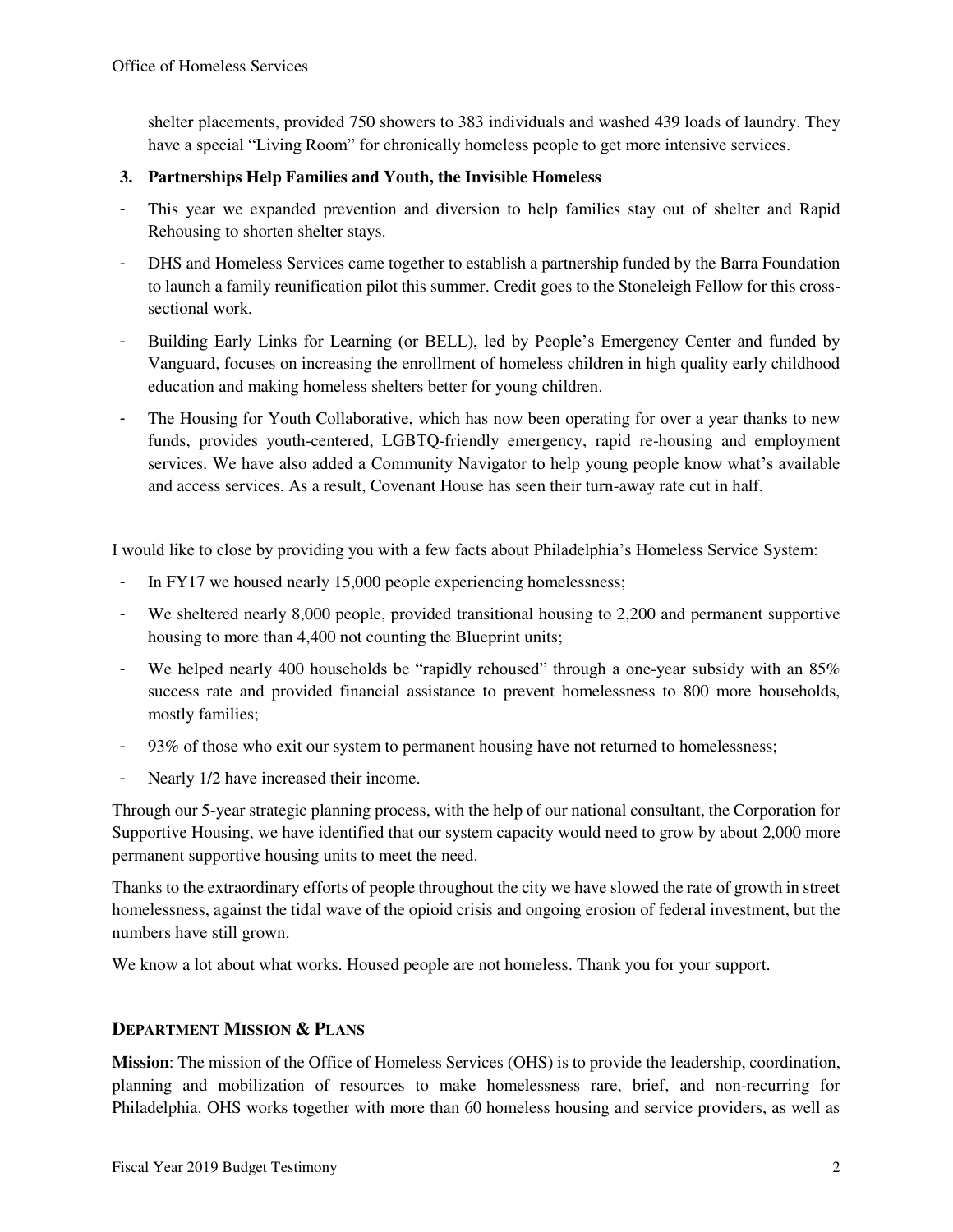the City, state, and federal government, to make up Philadelphia's homeless service system. This system provides prevention, diversion, emergency, temporary, and long-term housing to people experiencing homelessness.

#### **Plans for Fiscal Year 2019**:

# **Prevention, Diversion and Intake**

- Operating under the newly implemented Coordinated Entry and Assessment Based Housing Referral System ("CEA-BHRS" pronounced "Seabreeze"), OHS will continue to serve as the 24-hour/365-daysper-year crisis triage and homeless system access point for individuals and families experiencing or at risk of imminent homelessness.
- OHS will provide prevention, diversion and intake services at the Housing Crisis Response Centers (Apple Tree and Roosevelt Darby Centers), and through its partnership with two newly established youth-designated access sites (The Attic Center and Valley Youth House).
- With the goal to prevent households from becoming homeless, OHS will continue to provide resources to help remove financial barriers to housing for those at imminent risk of homelessness. These resources include financial assistance, legal consultation, counseling, mediation and connection to benefits.
- OHS' Emergency Assistance and Response Unit (EARU), which was recently relocated to the Apple Tree Center to better centralize and coordinate services, will continue to provide security deposits and delinquent rental payments to resolve an immediate housing crisis and assists those who are homeless as a result of disasters such as fires or gas explosions.
- OHS will continue to provide service days (clean-up of encampments), and oversight and staffing of the Philadelphia Food Access Collaborative.

### **Emergency and Temporary Housing**

- OHS will continue to provide short-term housing (emergency and transitional) for vulnerable individuals and families to resolve their immediate housing crisis.
- Housing Case Management assistance will be provided to assist the household with obtaining appropriate permanent housing through our newly implemented Coordinated Entry and Assessment-Based Housing Referral System ("CEA-BHRS"), through which people experiencing or at risk of experiencing homelessness can access the housing crisis response system in a streamlined, centralized way; have their strengths and needs quickly assessed; and quickly connect to appropriate, tailored housing and mainstream services within the community, as available.
- OHS will continue to work to reduce the harm to children in families experiencing homelessness.

# **Permanent Housing**

- OHS will continue providing permanent housing for individuals and families experiencing homelessness using funds provided by HUD's Continuum of Care (CoC) program to end homelessness. This pairs affordable housing that is not time-limited with wraparound supportive services for people with disabilities.
- Permanent housing will also be provided through the Rapid Re-housing program, which provides housing-stabilization counseling, rental assistance, security and utility deposits, and/or payments for rent or utility arrearages to enable households experiencing homelessness to move into stable housing. These contracted, cost-effective services are funded through the Federal Emergency Solutions Grant, CoC, and Pennsylvania Temporary Assistance for Needy Families (TANF).
- OHS will continue to focus on chronic street and youth outreach and services.
- OHS will also continue operation of the Riverview Home, a 100-bed personal care facility licensed by the Pennsylvania Department of Human Services to provide individualized personal care services to adults requiring assistance with activities of daily living.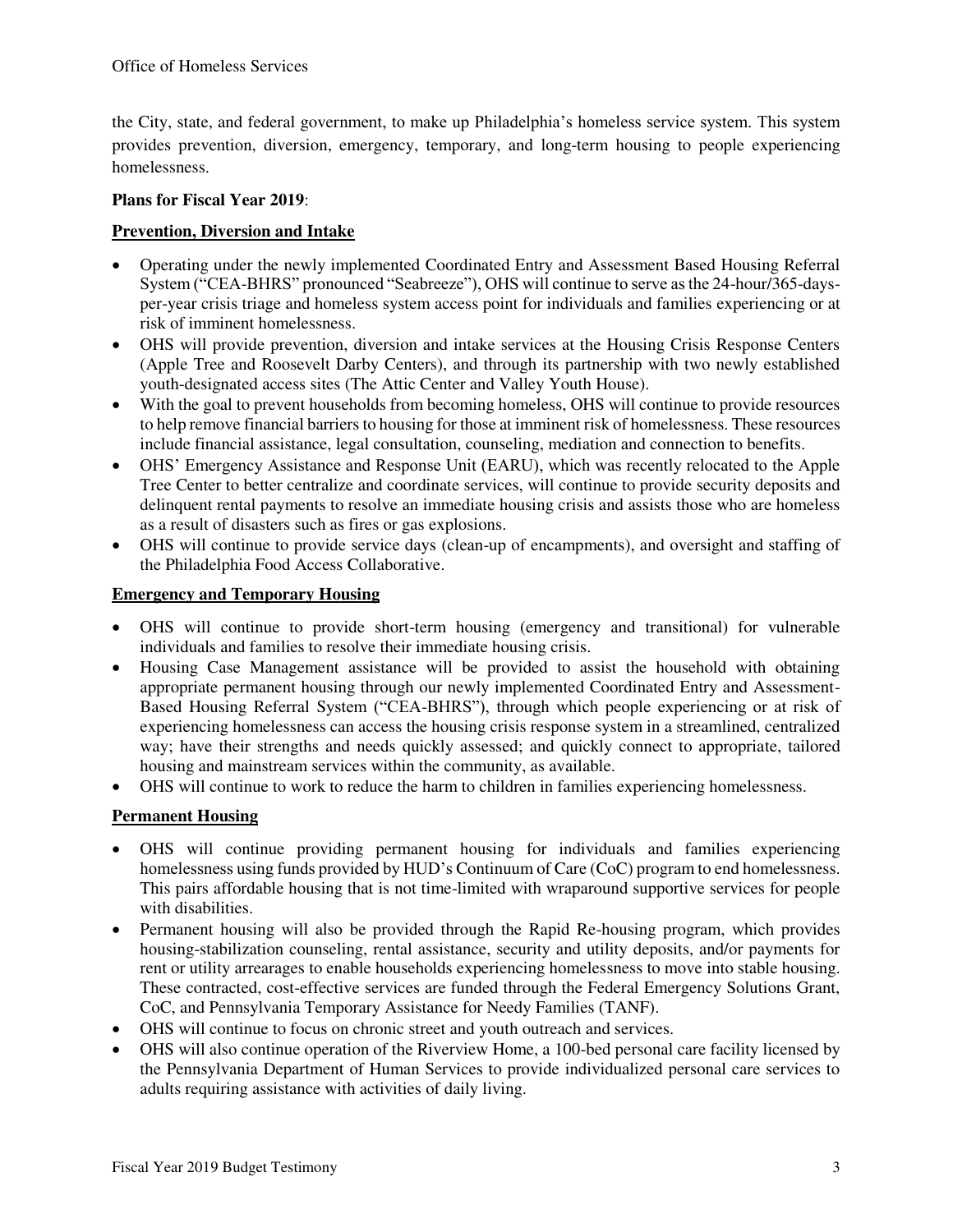### **Infrastructure – Policy, Planning and Performance**

- Entering into the second year of its reorganization, OHS will continue to conduct comprehensive reviews of its administrative and program processes and make any necessary policy, program, procedure and staffing alignment changes to ensure quality, compliance and efficiency throughout all of OHS' work.
- Continuing in its role as Philadelphia's Continuum of Care (CoC) lead agency, OHS will spearhead the implementation of the City's new 5-Year Strategic Plan to address homelessness (creation of plan is currently in process), and continue to provide oversight of the City's Homeless Management Information System (HMIS), and the Coordinated Entry and Assessment-based Housing Referral System (CEA-BHRS).
- OHS will continue to work to continuously improve our performance management tracking ability and program performance outcomes.
- OHS will continue to coordinate services with the City's Health and Human Services Cabinet.
- OHS will continue its efforts to increase public understanding of homelessness in Philadelphia.

### **Administrative Services**

- OHS will continue to work to ensure quality, compliance and efficiency of its administrative and program support operations through the work of its fiscal, contracts, human resources, facility and asset management, and information technology units.
- OHS will continue work to align capital improvements with safety and security opportunities for OHSfunded facilities.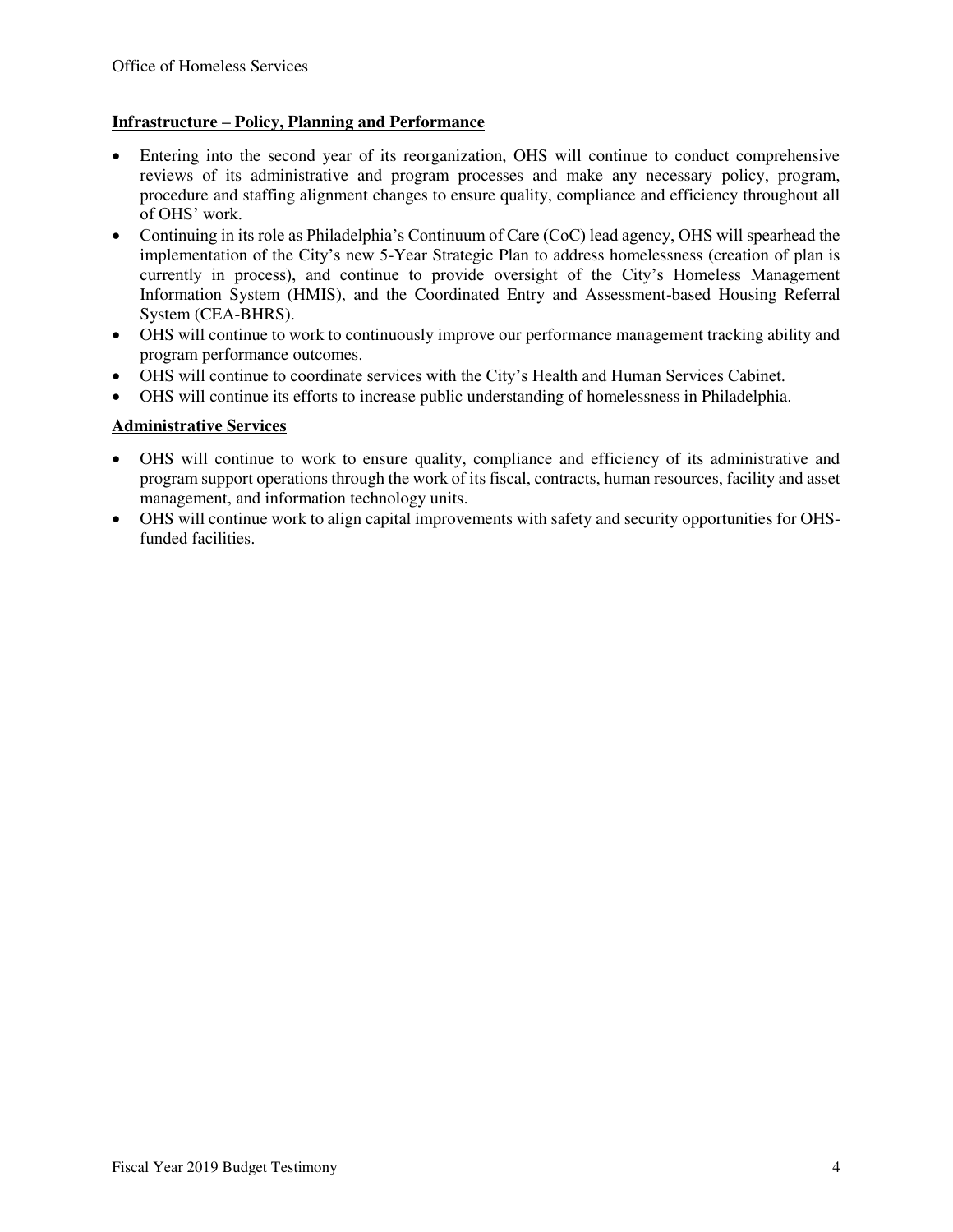| <b>Staff Demographics Summary (as of December 2017) -- General Fund</b> |                |                             |                             |           |  |  |  |  |  |
|-------------------------------------------------------------------------|----------------|-----------------------------|-----------------------------|-----------|--|--|--|--|--|
| White<br>Total<br>Female<br>Minority                                    |                |                             |                             |           |  |  |  |  |  |
| Number of Full-Time Staff                                               | 148            | 126                         | 22                          | 106       |  |  |  |  |  |
| Number of Exempt Staff                                                  | 18             | 11                          |                             | 13        |  |  |  |  |  |
| Number of Executive Staff (deputy)<br>level and above)                  | $\overline{4}$ | $\mathcal{D}_{\mathcal{L}}$ | $\mathcal{D}_{\mathcal{L}}$ | 4         |  |  |  |  |  |
| Average Salary, Full-Time Staff                                         | \$54,284       | \$52,214                    | \$66,800                    | \$52,655  |  |  |  |  |  |
| Average Salary, Exempt Staff                                            | \$81,895       | \$79,028                    | \$86,400                    | \$81,086  |  |  |  |  |  |
| Average Salary, Executive Staff                                         | \$107,500      | \$100,000                   | \$115,000                   | \$107,500 |  |  |  |  |  |
| Median Salary, Full-Time Staff                                          | \$52,422       | \$53,690                    | \$61,235                    | \$47,502  |  |  |  |  |  |
| Median Salary, Exempt Staff                                             | \$83,900       | \$85,000                    | \$82,800                    | \$82,800  |  |  |  |  |  |
| Median Salary, Executive Staff                                          | \$100,000      | \$100,000                   | \$115,000                   | \$100,000 |  |  |  |  |  |

# **BUDGET SUMMARY & OTHER BUDGET DRIVERS**

| <b>Employment Levels (as of December 2017) -- General Fund</b> |          |          |  |  |  |  |
|----------------------------------------------------------------|----------|----------|--|--|--|--|
| <b>Budgeted</b><br>Filled                                      |          |          |  |  |  |  |
| Number of Full-Time Positions                                  | 157      | 148      |  |  |  |  |
| Number of Exempt Positions                                     | 19       | 18       |  |  |  |  |
| Number of Executive Positions (deputy level)<br>and above)     |          |          |  |  |  |  |
| Average Salary of All Full-Time Positions                      | \$55,283 | \$54,284 |  |  |  |  |
| Median Salary of All Full-Time Positions                       | \$53,800 | \$52,422 |  |  |  |  |

| Staff Demographics Summary (as of December 2017) -- All Funds |           |                |                               |           |  |  |  |  |  |
|---------------------------------------------------------------|-----------|----------------|-------------------------------|-----------|--|--|--|--|--|
| White<br>Minority<br>Female<br>Total                          |           |                |                               |           |  |  |  |  |  |
| Number of Full-Time Staff                                     | 176       | 145            | 31                            | 126       |  |  |  |  |  |
| Number of Exempt Staff                                        | 34        | 20             | 14                            | 28        |  |  |  |  |  |
| Number of Executive Staff (deputy)                            | 4         | $\overline{c}$ | $\mathfrak{D}_{\mathfrak{p}}$ | 4         |  |  |  |  |  |
| level and above)                                              |           |                |                               |           |  |  |  |  |  |
| Average Salary, Full-Time Staff                               | \$55,396  | \$53,049       | \$66,675                      | \$54,479  |  |  |  |  |  |
| Average Salary, Exempt Staff                                  | \$75,169  | \$73,847       | \$77,057                      | \$73,062  |  |  |  |  |  |
| Average Salary, Executive Staff                               | \$107,500 | \$100,000      | \$115,000                     | \$107,500 |  |  |  |  |  |
| Median Salary, Full-Time Staff                                | \$55,304  | \$50,586       | \$62,000                      | \$52,622  |  |  |  |  |  |
| Median Salary, Exempt Staff                                   | \$70,813  | \$70,813       | \$72,500                      | \$67,500  |  |  |  |  |  |
| Median Salary, Executive Staff                                | \$100,000 | \$100,000      | \$115,000                     | \$100,000 |  |  |  |  |  |

| <b>Employment Levels (as of December 2017) -- All Funds</b> |                |          |  |  |  |  |
|-------------------------------------------------------------|----------------|----------|--|--|--|--|
| <b>Budgeted</b><br>Filled                                   |                |          |  |  |  |  |
| Number of Full-Time Positions                               | 182            | 176      |  |  |  |  |
| Number of Exempt Positions                                  | 35             | 34       |  |  |  |  |
| Number of Executive Positions (deputy level)<br>and above)  | $\overline{4}$ |          |  |  |  |  |
| Average Salary of All Full-Time Positions                   | \$55,283       | \$55,396 |  |  |  |  |
| Median Salary of All Full-Time Positions                    | \$53,800       | \$55,304 |  |  |  |  |

# **General Fund Financial Summary by Class**

| $\sigma$ with $\alpha$ and $\alpha$ interference to extremely $\sigma$ $\gamma$ . Cannot |                                 |                                   |                                 |                                      |                                 |                                 |
|------------------------------------------------------------------------------------------|---------------------------------|-----------------------------------|---------------------------------|--------------------------------------|---------------------------------|---------------------------------|
|                                                                                          | FY17 Original<br>Appropriations | FY17 Actual<br><b>Obligations</b> | FY18 Original<br>Appropriations | FY18 Estimated<br><b>Obligations</b> | FY19 Proposed<br>Appropriations | Difference:<br><b>FY19-FY18</b> |
| Class 100 - Employee Compensation                                                        | \$8,636,443                     | \$8,491,983                       | \$8,802,194                     | \$8,766,821                          | \$8,830,135                     | \$63,314                        |
| Class 200 - Purchase of Services                                                         | \$37,644,215                    | \$37,992,506                      | \$39,069,215                    | \$38,869,215                         | \$41,904,815                    | \$3,035,600                     |
| Class 300/400 - Materials, Supplies & Equipment                                          | \$344,127                       | \$268.281                         | \$344,127                       | \$344,127                            | \$344,127                       | \$0                             |
| Class 500 - Contributions                                                                | \$32,421                        | \$31,748                          | \$32,421                        | \$32,421                             | \$32,421                        | \$0                             |
|                                                                                          | \$46,657,206                    | \$46,784,518                      | \$48,247,957                    | \$48,012,584                         | \$51,111,498                    | \$3,098,914                     |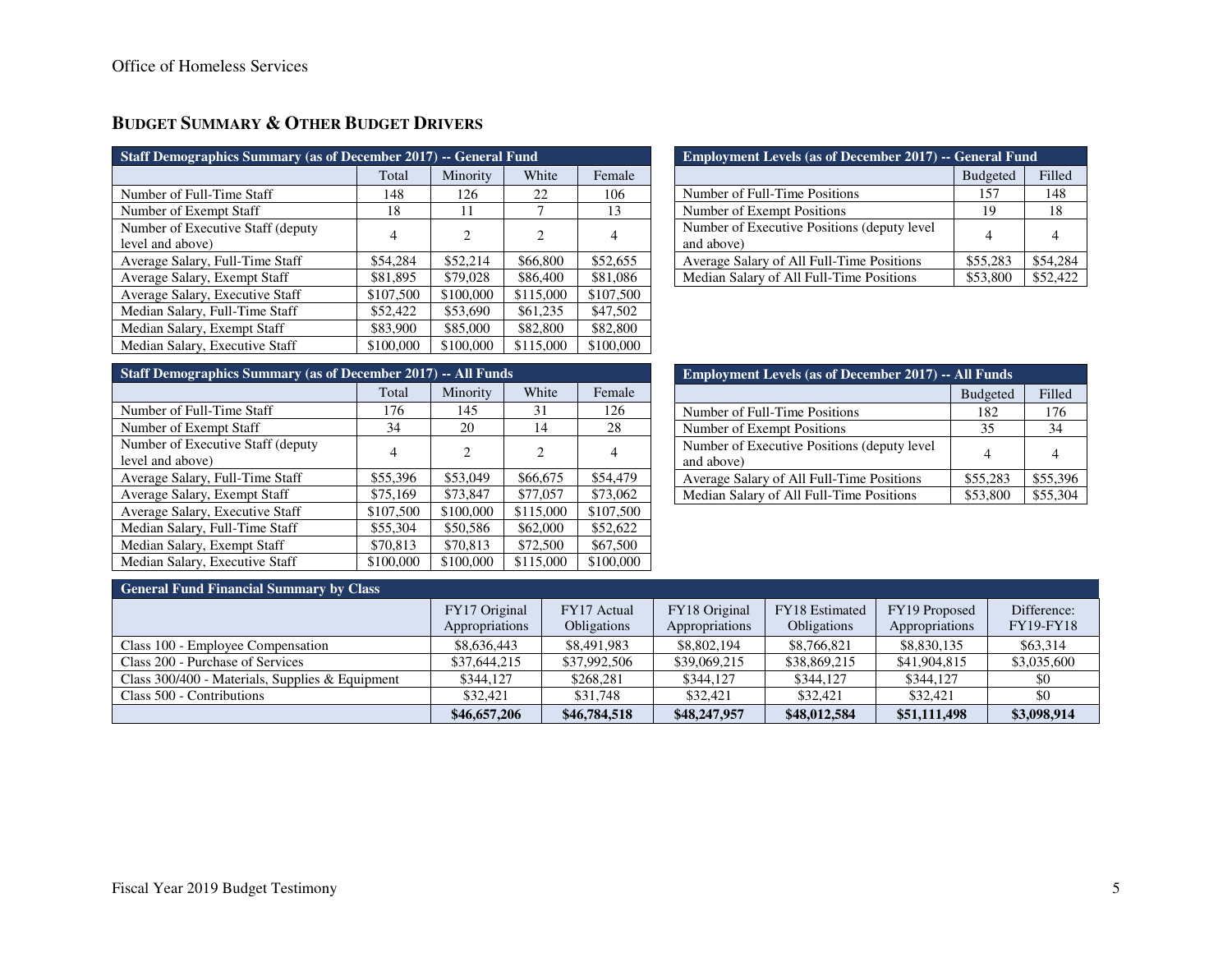# Office of Homeless Services

| All Funds Financial Summary by Class              |                |                    |                |                       |                |             |
|---------------------------------------------------|----------------|--------------------|----------------|-----------------------|----------------|-------------|
|                                                   | FY17 Original  | FY17 Actual        | FY18 Original  | <b>FY18</b> Estimated | FY19 Proposed  | Difference: |
|                                                   | Appropriations | <b>Obligations</b> | Appropriations | <b>Obligations</b>    | Appropriations | FY19-FY18   |
| Class 100 - Employee Compensation                 | \$9,247,144    | \$9,127,335        | \$10,030,395   | \$10,458,663          | \$10,636,101   | \$177,438   |
| Class 200 - Purchase of Services                  | \$83,486,231   | \$70,930,899       | \$83,721,322   | \$80,728,520          | \$83,778,230   | \$3,049,710 |
| Class $300/400$ - Materials, Supplies & Equipment | \$1,344,127    | \$1,181,970        | \$1,344,127    | \$1,294,127           | \$1,365,503    | \$71,376    |
| Class 500 - Contributions                         | \$32,421       | \$31,748           | \$32,421       | \$32,421              | \$32,421       | \$0         |
|                                                   | \$94,109,923   | \$81,271,952       | \$95,128,265   | \$92,513,731          | \$95,812,255   | \$3,298,524 |

| <b>Contracts Summary (Professional Services only)</b> |             |             |             |             |             |                              |  |  |  |
|-------------------------------------------------------|-------------|-------------|-------------|-------------|-------------|------------------------------|--|--|--|
|                                                       | <b>FY13</b> | FY14        | <b>FY15</b> | <b>FY16</b> | <b>FY17</b> | <b>FY18 YTD</b><br>(Q1 & Q2) |  |  |  |
| Total amount of contracts                             | \$4,518,015 | \$4,546,644 | \$4,378,024 | \$4,390,706 | \$3,823,226 | \$1,902,146                  |  |  |  |
| Total amount to M/W/DSBE                              | \$1,709,346 | \$1,242,480 | \$1,830,730 | \$1,216,353 | \$1,615,331 | \$803,250                    |  |  |  |
| <b>Participation Rate</b>                             | 38%         | 27%         | 42%         | 28%         | 42%         | 50%                          |  |  |  |

| Total M/W/DSBE Contract Participation Goal (Public Works; Services,<br><b>Supplies &amp; Equipment: and Professional Services combined)</b> |  |  |  |  |  |  |  |
|---------------------------------------------------------------------------------------------------------------------------------------------|--|--|--|--|--|--|--|
| <b>FY19</b><br><b>FY18</b><br><b>FY17</b>                                                                                                   |  |  |  |  |  |  |  |
| M/W/DSBE Contract Participation Goal<br>32%<br>30%<br>30%                                                                                   |  |  |  |  |  |  |  |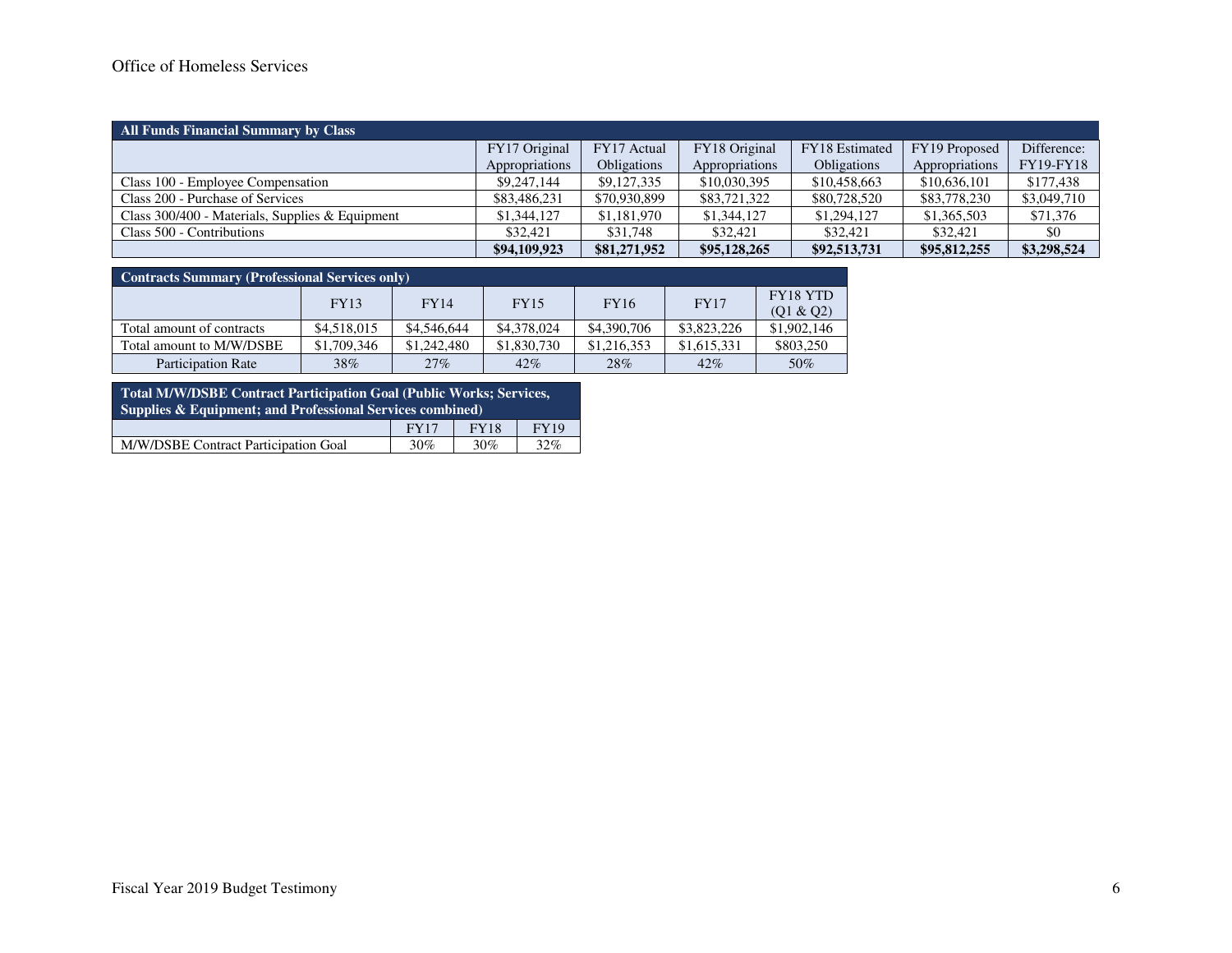# **PROPOSED BUDGET OVERVIEW**

#### **Proposed Funding Request**:

The proposed Fiscal Year 2019 General Fund budget totals \$51,111,498, an increase of \$3,098,914 over Fiscal Year 2018 estimated obligation levels. This increase is primarily due to DC33 salary increases and additional permanent housing opportunities, respite and operational support for the Hub of Hope.

The proposed budget includes:

- \$8,830,135 in Class 100, a \$63,314 increase over FY18. This funding increase is for negotiated salary increases for DC33 members.
- \$3,098,914 in Class 200, a \$3,035,600 increase over FY18. This funding will provide additional permanent housing opportunities, respite and operational support for the Hub of Hope.
- \$344,127 in Class 300/400, level funding with FY18.
- \$32,421 in Class 500, level funding with FY18.

# **Proposed Funding Request**:

The proposed Fiscal Year 2019 budget for All Funds total \$95,812,255, an increase of \$3,298,524 over Fiscal Year 2018 estimated obligation levels. This increase is primarily due to DC33 salary increases, new grant funded hires, additional food purchases and additional permanent housing opportunities, respite and operational support for the Hub of Hope.

The proposed budget includes:

- \$10,636,101 in Class 100, a \$177,438 increase over FY18. This funding increase is for negotiated salary increases for DC33 members and new grant funded hires.
- \$83,778,230 in Class 200, a \$3,049,710 increase over FY18. This funding will provide additional permanent housing opportunities, respite and operational support for the Hub of Hope.
- \$1,365,503 in Class 300/400, a \$71,376 increase over FY18. This funding increase is for additional food purchases.
- \$32,421 in Class 500, level funding with FY18.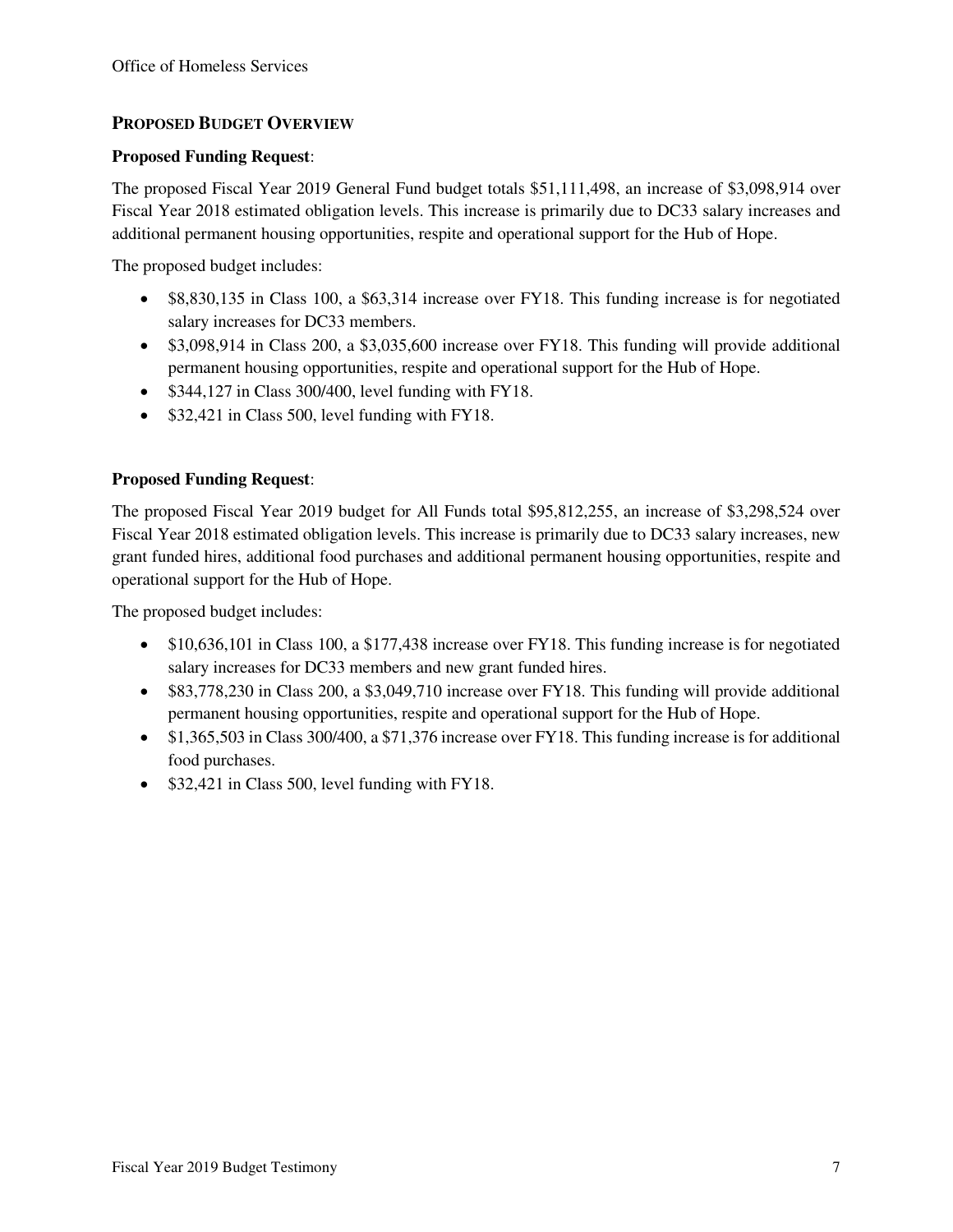# **STAFFING LEVELS**

The department is requesting 188 All Funds positions (157 General Fund positions and 31 Grant Fund positions) for FY19, an increase of 6 grant positions over FY18.

The increase is attributed to additional grant positions.

### **NEW HIRES**

| New Hires (from 7/1/2017 to December 2017) |                                     |         |  |  |  |  |
|--------------------------------------------|-------------------------------------|---------|--|--|--|--|
|                                            | <b>Total Number of New</b><br>Hires | Spanish |  |  |  |  |
| <b>Black or African American</b>           |                                     |         |  |  |  |  |
| Asian                                      |                                     |         |  |  |  |  |
| Hispanic or Latino                         |                                     |         |  |  |  |  |
| White                                      |                                     |         |  |  |  |  |
| Other                                      |                                     |         |  |  |  |  |
| Total                                      |                                     |         |  |  |  |  |

Since the increment run, OHS has made four (4) new hires, all of which are female. Of these new hires, three identify as Black or African American, and one identifies as Asian and speaks Hindi, Malayalam, and Urdu.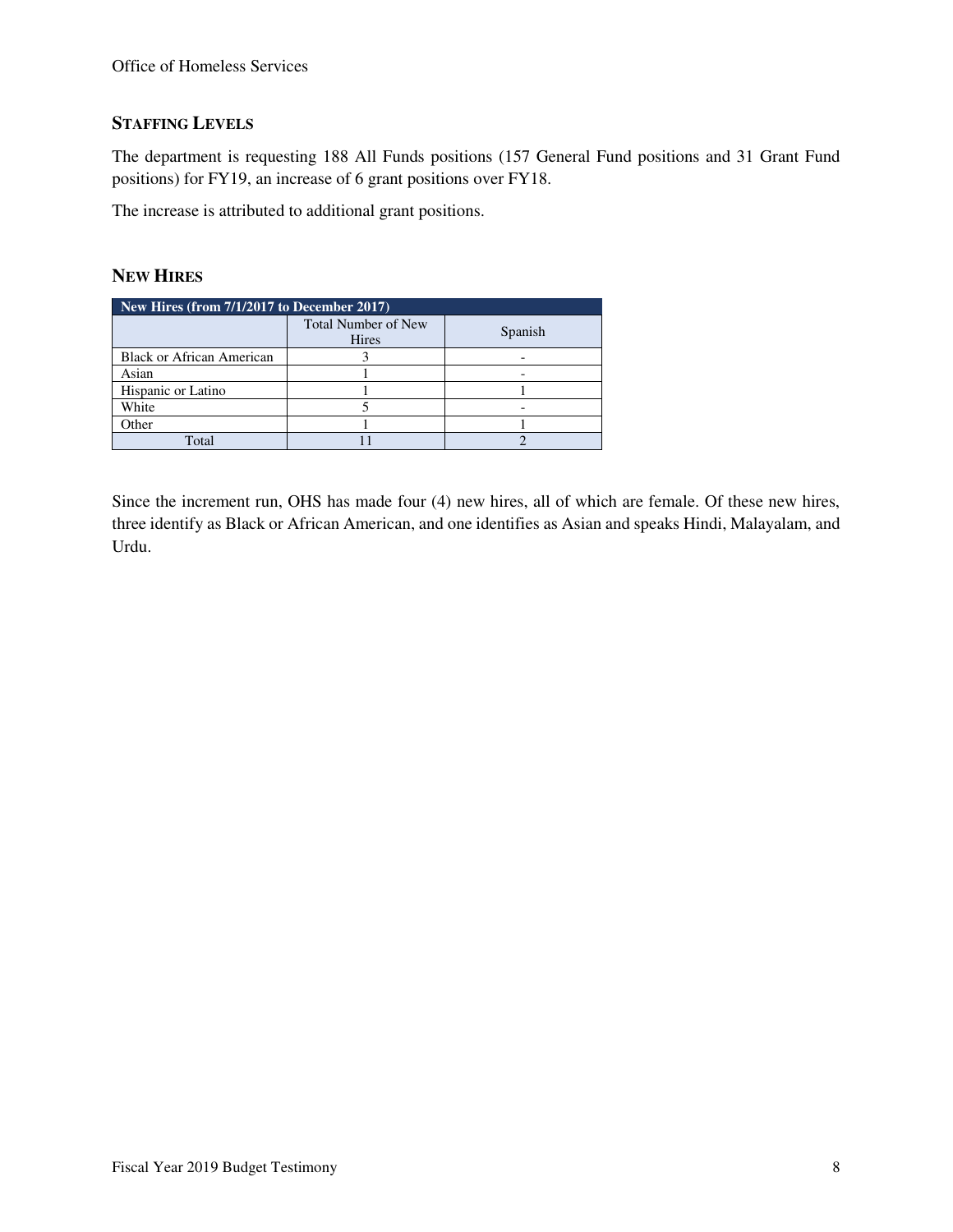#### **PERFORMANCE, CHALLENGES, AND INITIATIVES**

#### **Prevention, Diversion and Intake**:

#### **FY19 Strategic Goals**  • Prioritize prevention and diversion assistance to help households re-connect to community and family supports, enabling them to stay out of shelter.

• Implement recommendations from the PHL Participatory Design Lab project to improve participant experience at OHS Homeless Crisis Response Centers.

| <b>FY19 Performance Measures</b>                                          |        |             |             |             |
|---------------------------------------------------------------------------|--------|-------------|-------------|-------------|
|                                                                           | FY17   | FY18 YTD    | <b>FY18</b> | <b>FY19</b> |
| Measure                                                                   | Actual | $(01 + 02)$ | Target      | Target      |
| Number of households provided homeless prevention assistance <sup>1</sup> | 760    | 358         | 650         | 725         |
| Number of new persons entering homelessness <sup>2</sup>                  | N/A    | 2.611       | 5.200       | 5.075       |

<sup>1</sup> This figure measures the number of households provided Homeless Prevention assistance. "Household" means individual and/or family. Annual *targets are based on funding awarded through the Housing Trust Fund and Community Services Block Grant (CSBG). OHS's FY18 target is 650. This figure assumes \$1,000 of assistance per household. Often, households require less assistance, and OHS can serve more households. The number might vary, based on level of need.* 

*2 This measure is new for FY18, so FY17 is not available. This is a cumulative measure.*

#### **Emergency and Temporary Housing**:

| <b>FY19 Strategic Goals</b>                                                                                    |
|----------------------------------------------------------------------------------------------------------------|
| • Provide training and education to emergency and temporary housing staff to further support the transition to |
| a housing-focused system.                                                                                      |

• Implement a standardized participant assessment to identify recommended housing interventions.

| <b>FY19 Performance Measures</b>                                                                                  |             |                 |             |             |
|-------------------------------------------------------------------------------------------------------------------|-------------|-----------------|-------------|-------------|
|                                                                                                                   | <b>FY17</b> | <b>FY18 YTD</b> | <b>FY18</b> | <b>FY19</b> |
| Measure                                                                                                           | Actual      | $(Q1 + Q2)$     | Target      | Target      |
| Median length of stay in shelter, transitional, and safe<br>haven programs <sup>1</sup>                           | N/A         | 170             | 165         | 160         |
| Percent of exits to permanent housing destinations from<br>shelter and transitional housing programs <sup>2</sup> | N/A         | 28%             | 29%         | 29%         |

*1 This is a new measure for FY18, so FY17 data is not available. Safe Haven (SH): Serves hard-to-reach homeless persons who have severe mental illness, are on the streets and have been unable or unwilling to participate in supportive services. The program provides 24-hour residence for an unspecified duration.* 

*<sup>2</sup>This is a new measure for FY18, so FY17 data is not available.*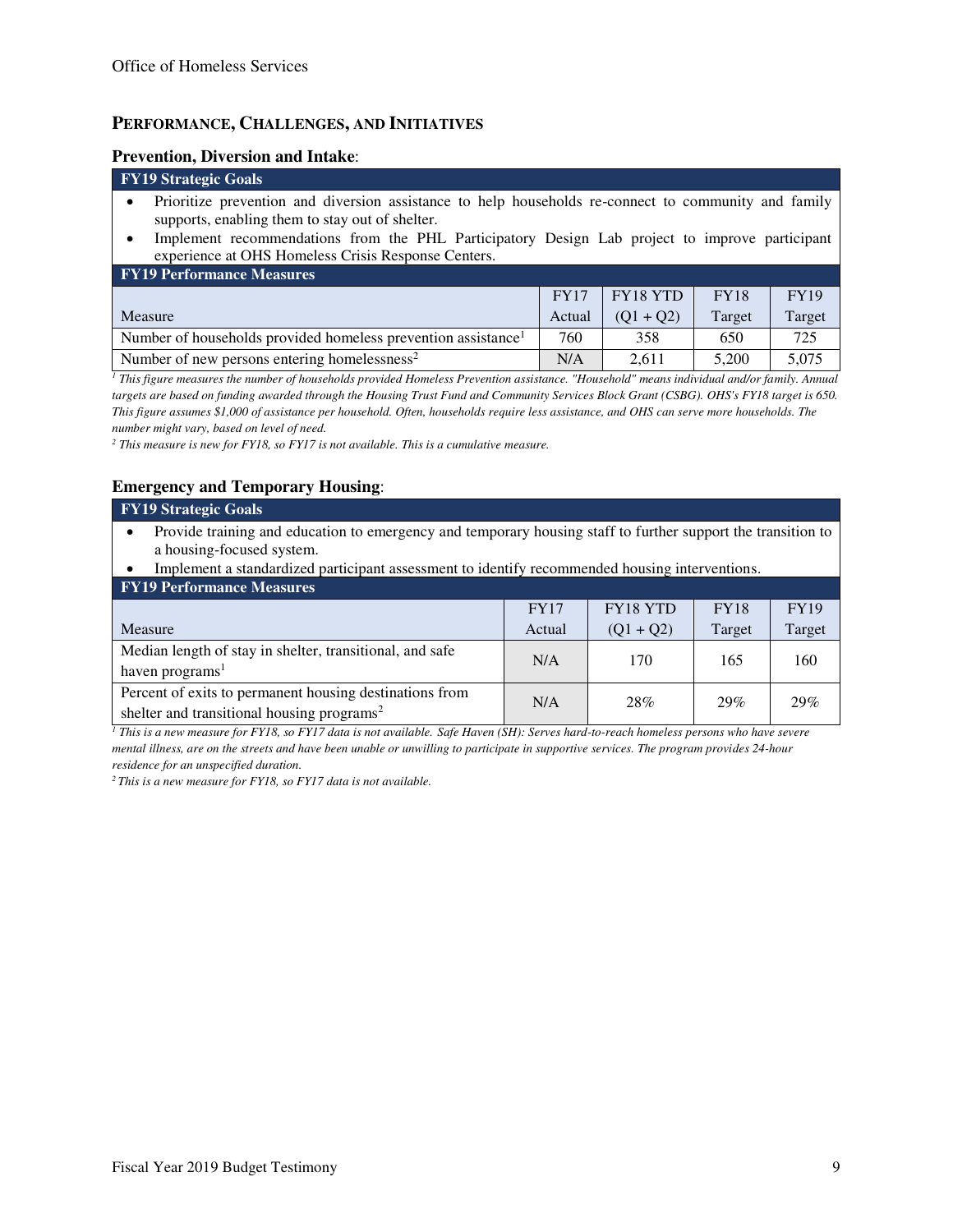#### **Permanent Housing**:

| <b>FY19 Strategic Goals</b>                                                                                                           |             |                 |             |             |  |  |  |
|---------------------------------------------------------------------------------------------------------------------------------------|-------------|-----------------|-------------|-------------|--|--|--|
| Accelerate and streamline the application and move-in processes for permanent housing.                                                |             |                 |             |             |  |  |  |
| <b>FY19 Performance Measures</b>                                                                                                      |             |                 |             |             |  |  |  |
|                                                                                                                                       | <b>FY17</b> | <b>FY18 YTD</b> | <b>FY18</b> | <b>FY19</b> |  |  |  |
| Measure                                                                                                                               | Actual      | $(Q1 + Q2)$     | Target      | Target      |  |  |  |
| Number of households provided Rapid Re-Housing<br>assistance to end their homelessness                                                | 380         | 200             | 380         | 400         |  |  |  |
| Percent of households that return to homelessness within two<br>years after exiting to a permanent housing destination <sup>1</sup>   | 8%<br>N/A   |                 |             |             |  |  |  |
| Number of households placed into all types of permanent<br>housing, including permanent supportive housing and Rapid<br>$Re-Housing2$ | 970         | 411             | 775         | 820         |  |  |  |

*1 This is an annual measure, so YTD data is not available. This measure is new; OHS will begin reporting on this measure in FY19. The 8% target measures the return to homelessness of households that exited from any program type into any permanent housing type.* 

*2 The Philadelphia Housing Authority has reduced the number of blueprint vouchers since FY17.*

#### **Infrastructure and Administrative Services**:

- Complete and launch new five-year plan to make homelessness rare, brief, and non-recurring in Philadelphia.
- Evaluate the implementation of the Coordinated Entry System and Assessment Based Housing Referral System (CEA-BHRS) to ensure the system is working effectively and efficiently to move households into the most appropriate housing intervention.

| <b>FY19 Performance Measures</b>                          |             |                          |             |              |
|-----------------------------------------------------------|-------------|--------------------------|-------------|--------------|
|                                                           | <b>FY17</b> | <b>FY18 YTD</b>          | <b>FY18</b> | <b>FY19</b>  |
| Measure                                                   | Actual      | $(Q1 + Q2)$              | Target      | Target       |
| Median number of days to conform contracts $(days)^1$     |             | N/A                      |             | 45           |
| Data quality: number of key data elements in the Homeless |             |                          | 9 of 16     | $10$ of $16$ |
| Management Information System (HMIS) that meet the        | N/A         | 9 of 16 Data<br>Elements | Data        | Data         |
| completeness threshold <sup>2</sup>                       |             |                          | Elements    | Elements     |

<sup>1</sup> This measure is new; OHS will begin reporting on this measure in FY19.

*2 The completeness threshold requires a less-than-10% error rate for each data element.*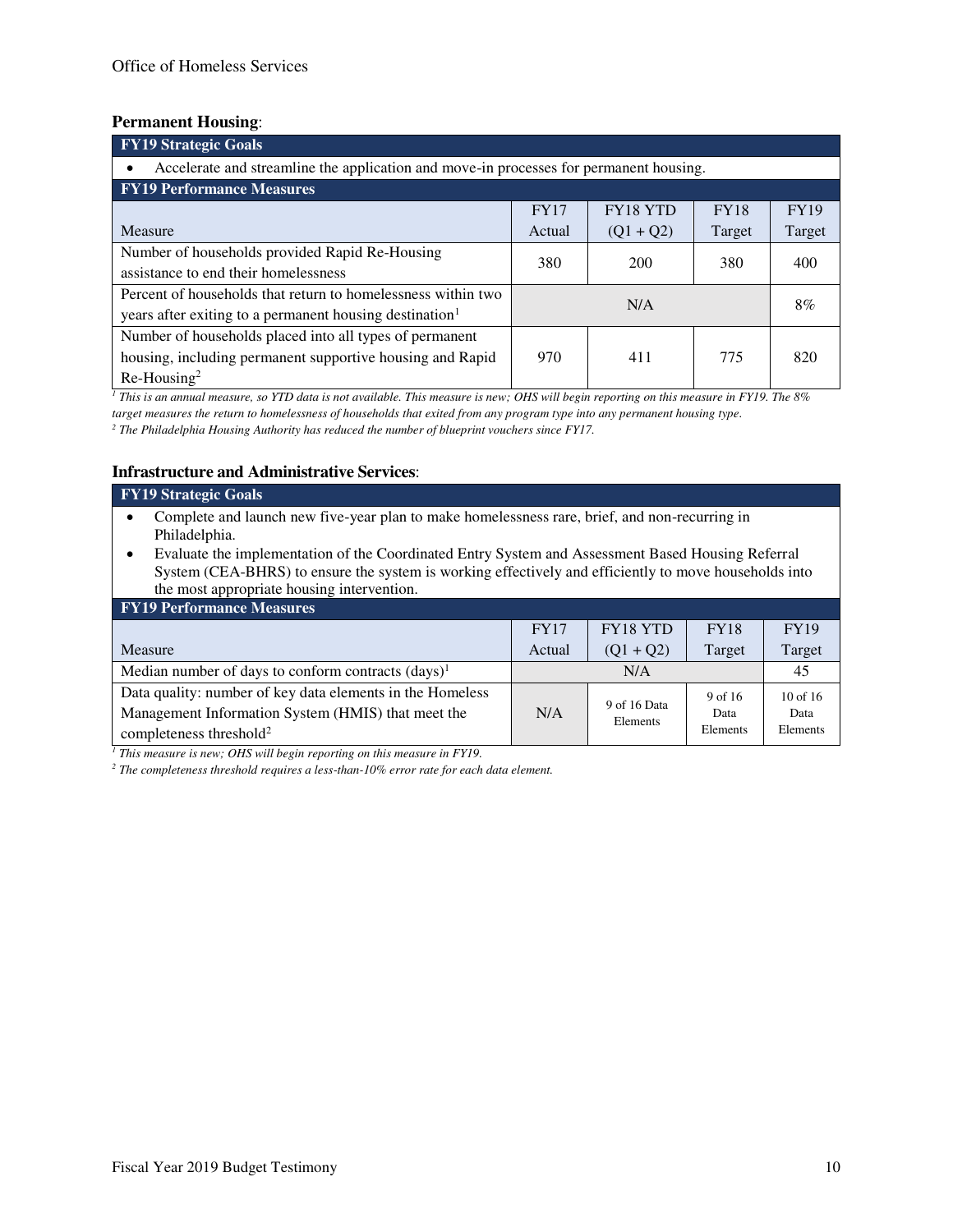# **OTHER BUDGETARY IMPACTS**

#### **Federal and State (Where Applicable)**

OHS receives \$37,050,456 in federal dollars, and these funds are used for Prevention, Diversion & Intake, Emergency & Temporary Housing, Permanent Housing and Infrastructure/Administrative Services.

OHS receives \$7,650,301 in state dollars, and these funds are used for Prevention, Diversion & Intake, Emergency & Temporary Housing and Administrative Services.

Half of the funds that support the 12,000+ "beds" in the city's homeless system are funded by federal and state dollars. Any reduction in state and/or federal funds would mean a decrease in available "beds" for those experiencing homelessness.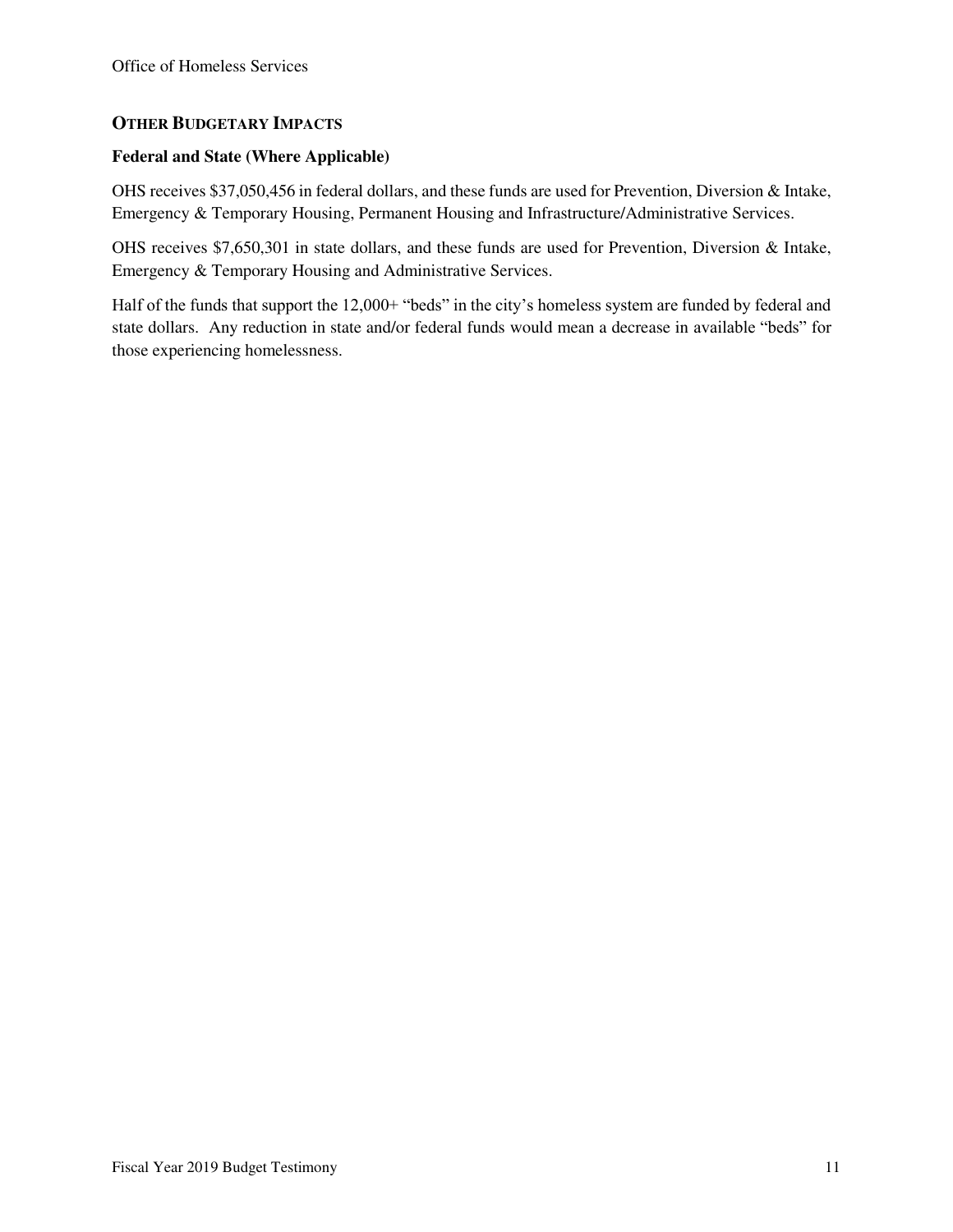# **CONTRACTING EXPERIENCE**

| M/W/DSBE Participation on Large Professional Services Contracts                        |                                                                                   |                                    |                          |                               |                                                                                     |                                                 |                                          |                                         |                                                   |                                                                                                                   |                                                            |
|----------------------------------------------------------------------------------------|-----------------------------------------------------------------------------------|------------------------------------|--------------------------|-------------------------------|-------------------------------------------------------------------------------------|-------------------------------------------------|------------------------------------------|-----------------------------------------|---------------------------------------------------|-------------------------------------------------------------------------------------------------------------------|------------------------------------------------------------|
| Top Five Largest Contracts, FY18                                                       |                                                                                   |                                    |                          |                               |                                                                                     |                                                 |                                          |                                         |                                                   |                                                                                                                   |                                                            |
| <b>Vendor Name</b>                                                                     | Service<br>Provided                                                               | Dollar<br>Amount<br>of<br>Contract | <b>RFP</b> Issue<br>Date | Contract<br><b>Start Date</b> | Ranges in RFP                                                                       | $%$ of<br>M/W/DSBE<br>Participation<br>Achieved | \$ Value of<br>M/W/DSBE<br>Participation | Total %<br>Participation<br>- All DSBEs | Total \$<br>Value<br>Participation<br>- All DSBEs | Local<br><b>Business</b><br>(principal)<br>place of<br>business<br>located within<br>City limits)<br>[yes $/no$ ] | Waiver for<br>Living<br>Wage<br>Compliance<br>[yes $/no$ ] |
| Food<br>Management<br>Services Inc<br>dba Linton's<br>Managed<br>Services <sup>1</sup> | Food Service<br>for the<br>Riverview<br>Home                                      | \$762,511                          | 4/1/2016                 | 7/1/1/16                      | MBE: 8 - 11%<br>WBE: 7 - 10%<br><b>DSBE: Best</b><br>Efforts                        | $0\%$<br>$0\%$<br>$0\%$                         | \$0<br>\$0<br>\$0                        | $0\%$                                   | \$0                                               | N <sub>0</sub>                                                                                                    | N <sub>o</sub>                                             |
| Eccovia d/b/a<br>ClientTrack <sup>2</sup>                                              | Customization/<br>ongoing support<br>for HUD-<br>Mandated<br><b>HMIS Database</b> | \$759,977                          | 6/25/2013                | 10/1/2015                     | MBE: N/A<br>WBE: N/A<br>DSBE: N/A                                                   | N/A<br>N/A<br>N/A                               | N/A<br>N/A<br>N/A                        | $0\%$                                   | \$0                                               | N <sub>0</sub>                                                                                                    | N <sub>0</sub>                                             |
| <b>US</b> Facilities                                                                   | Maintenance<br>service at 6 City<br>Supported<br>Housing<br>Facilities            | \$729,000                          | 4/7/2017                 | 7/1/2017                      | MBE: 12-15%<br>WBE: 8 - 11%<br>DSBE: Best<br>Efforts                                | 100%<br>$0\%$<br>$0\%$                          | \$729,000<br>\$0<br>\$0                  | 100%                                    | \$729,000                                         | Yes                                                                                                               | N <sub>o</sub>                                             |
| Darlene<br>Morris                                                                      | Emergency<br>Housing &<br>Support<br>Services to<br>Homeless<br>Families          | \$656,953                          | 3/17/2014                | 7/1/2014                      | <b>MBE: Best</b><br>Efforts<br>WBE: Best<br>Efforts<br><b>DSBE: Best</b><br>Efforts | $0\%$<br>100%<br>$0\%$                          | \$0<br>\$656,953<br>\$0                  | 100%                                    | \$656,953                                         | Yes                                                                                                               | N <sub>0</sub>                                             |
| Core Care<br>Food Service,<br>Inc.                                                     | Food Service<br>for Families<br>Forward Phila.<br>Campus                          | \$652,953                          | 3/24/2017                | 7/1/2017                      | MBE: 9 - 12 %<br>WBE: 8 - 11%<br><b>DSBE: Best</b><br>Efforts                       | $0\%$<br>$0\%$<br>$0\%$                         | \$0<br>\$0<br>\$0                        | $0\%$                                   | \$0                                               | Yes                                                                                                               | N <sub>o</sub>                                             |

<sup>1</sup> Linton's Managed Services was the only respondent for this particular RFP. However, they are using a minority vendor for OHS' food and paper purchases. The total commitment is 8% of the yearly contract of \$762,511.00 or \$61,000 in purchasing per year. The purchases for the 2017-18 contract is currently at \$77,426.49.

<sup>2</sup> In order to protect the City from the potential loss of State and Federal Grant Funds, OHS received an exemption on 6/17/15 for the above Provider Agreement (Contract) in order to immediately purchase a new data collection and reporting system, the Homeless Management Information System (HMIS). OSH and its vendors are required by HUD to report homeless data through an HMIS and must immediately begin to collect and report homeless data.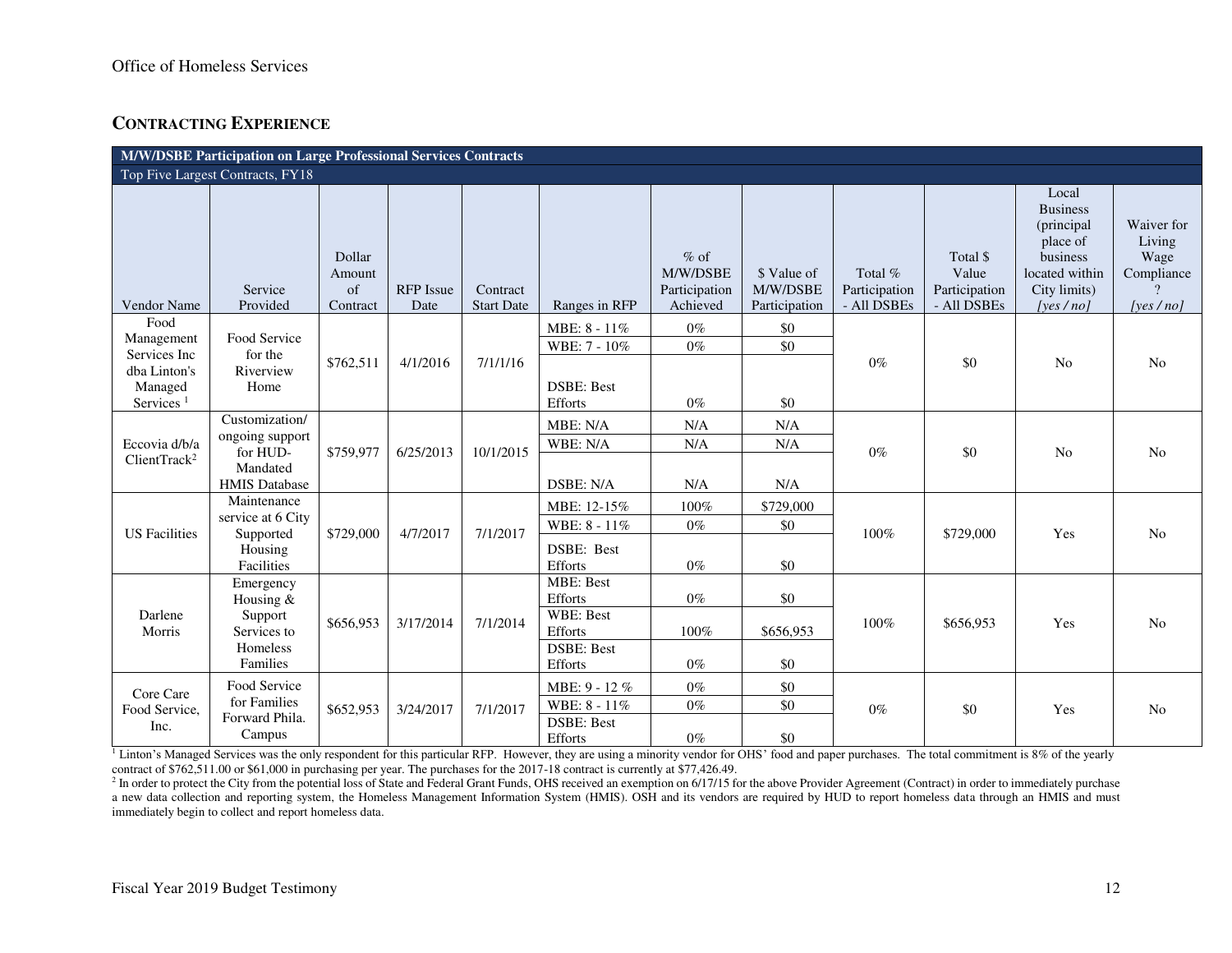# Office of Homeless Services

| <b>Non-Profit Vendor Demographics</b> |            |          |
|---------------------------------------|------------|----------|
| <b>PHMC</b>                           | Minority % | Female % |
| Workforce                             | 68.00%     | 77.00%   |
| Executive                             | 51.00%     | 76.00%   |
| Board                                 | 50.00%     | 35.00%   |
| Urban Affairs Coalition (UAC)         | Minority % | Female % |
| Workforce                             | 93.00%     | 55.00%   |
| Executive                             | 100.00%    | 50.00%   |
| Board                                 | 60.00%     | 43.00%   |
| Friends Rehabilitation Program, Inc.  | Minority % | Female % |
| Workforce                             | 75.00%     | 48.00%   |
| Executive                             | 57.00%     | 57.00%   |
| Board                                 | 10.00%     | 40.00%   |
| Congreso de Latinos Unidos            | Minority % | Female % |
| Workforce                             | 87.00%     | 54.00%   |
| Executive                             | 67.00%     | 67.00%   |
| Board                                 | 58.00%     | 33.00%   |
| Pennsylvania Real Estate Corp. (PCRC) | Minority % | Female % |
| Workforce                             | 78.00%     | 72.00%   |
| Executive                             | 100.00%    | 80.00%   |
| Board                                 | 50.00%     | 67.00%   |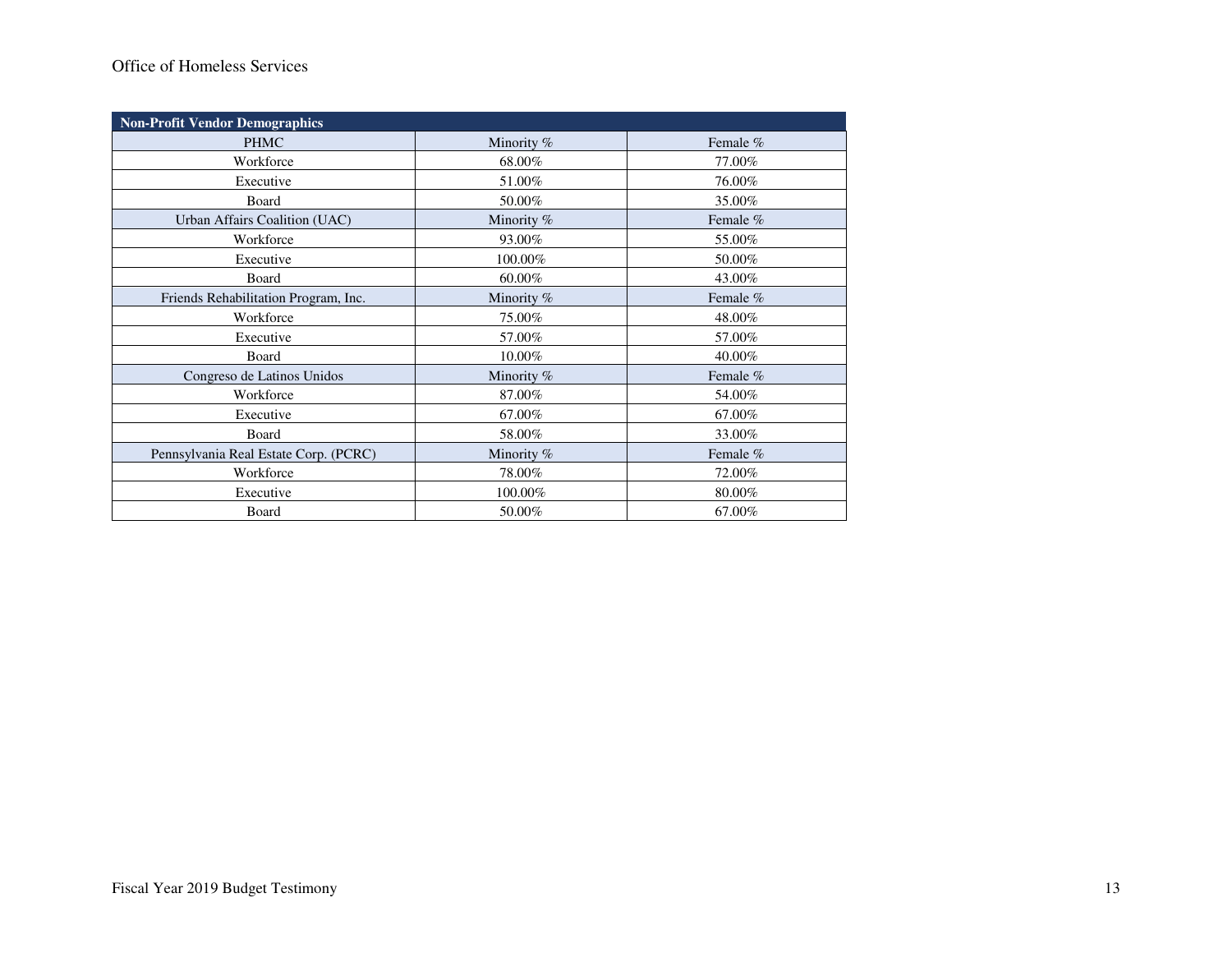# **EMPLOYEE DATA**

| Staff Demographics (as of December 2017) -- General Fund |                        |           |                        |                  |                  |  |
|----------------------------------------------------------|------------------------|-----------|------------------------|------------------|------------------|--|
|                                                          | <b>Full-Time Staff</b> |           | <b>Executive Staff</b> |                  |                  |  |
|                                                          | Male                   | Female    |                        | Male             | Female           |  |
|                                                          | African-               | African-  |                        | African-         | African-         |  |
|                                                          | American               | American  |                        | American         | American         |  |
| Total                                                    | 26                     | 76        | <b>Total</b>           | $\theta$         | $\mathbf{1}$     |  |
| % of Total                                               | 21%                    | 49%       | % of Total             | $0\%$            | 25%              |  |
| Average Salary                                           | \$57,480               | \$50,770  | Average Salary         | N/A              | \$100,000        |  |
| <b>Median Salary</b>                                     | \$60,070               | \$47,290  | Median Salary          | N/A              | \$100,000        |  |
|                                                          | White                  | White     |                        | White            | White            |  |
| Total                                                    | 11                     | 11        | Total                  | $\mathbf{0}$     | $\overline{c}$   |  |
| % of Total                                               | 7%                     | 7%        | % of Total             | $0\%$            | 50%              |  |
| Average Salary                                           | \$62,093               | \$71,507  | Average Salary         | N/A              | \$115,000        |  |
| <b>Median Salary</b>                                     | \$60,270               | \$65,437  | Median Salary          | N/A              | \$115,000        |  |
|                                                          | Hispanic               | Hispanic  |                        | Hispanic         | Hispanic         |  |
| Total                                                    | 1                      | 9         | Total                  | $\mathbf{0}$     | $\overline{0}$   |  |
| % of Total                                               | $1\%$                  | 6%        | % of Total             | $0\%$            | $0\%$            |  |
| Average Salary                                           | \$63,406               | \$50,892  | Average Salary         | N/A              | $\rm N/A$        |  |
| <b>Median Salary</b>                                     | \$63,406               | \$46,913  | <b>Median Salary</b>   | N/A              | N/A              |  |
|                                                          | Asian                  | Asian     |                        | Asian            | Asian            |  |
| Total                                                    | 2                      | 5         | Total                  | $\boldsymbol{0}$ | $\boldsymbol{0}$ |  |
| % of Total                                               | $1\%$                  | 3%        | % of Total             | $0\%$            | $0\%$            |  |
| Average Salary                                           | \$46,201               | \$42,312  | Average Salary         | N/A              | N/A              |  |
| <b>Median Salary</b>                                     | \$46,201               | \$35,105  | Median Salary          | N/A              | N/A              |  |
|                                                          | Other                  | Other     |                        | Other            | Other            |  |
| Total                                                    | $\overline{2}$         | 5         | Total                  | $\overline{0}$   | 1                |  |
| % of Total                                               | $1\%$                  | 3%        | % of Total             | $0\%$            | 25%              |  |
| Average Salary                                           | \$48,476               | \$53,358  | Average Salary         | N/A              | \$100,000        |  |
| <b>Median Salary</b>                                     | \$48,476               | \$36,105  | <b>Median Salary</b>   | N/A              | \$100,000        |  |
|                                                          | Bilingual              | Bilingual |                        | <b>Bilingual</b> | Bilingual        |  |
| Total                                                    | 5                      | 12        | Total                  | $\overline{0}$   | 1                |  |
| % of Total                                               | 3%                     | 8%        | % of Total             | $0\%$            | 25%              |  |
| Average Salary                                           | \$58,935               | \$54,940  | Average Salary         | N/A              | \$100,000        |  |
| Median Salary                                            | \$63,091               | \$47,650  | <b>Median Salary</b>   | N/A              | \$100,000        |  |
|                                                          | Male                   | Female    |                        | Male             | Female           |  |
| Total                                                    | 42                     | 106       | Total                  | $\overline{0}$   | 4                |  |
| % of Total                                               | 32%                    | $68\%$    | % of Total             | $0\%$            | $100\%$          |  |
| Average Salary                                           | \$57,808               | \$52,655  | Average Salary         | N/A              | \$107,500        |  |
| Median Salary                                            | \$60,270               | \$47,502  | Median Salary          | N/A              | \$100,000        |  |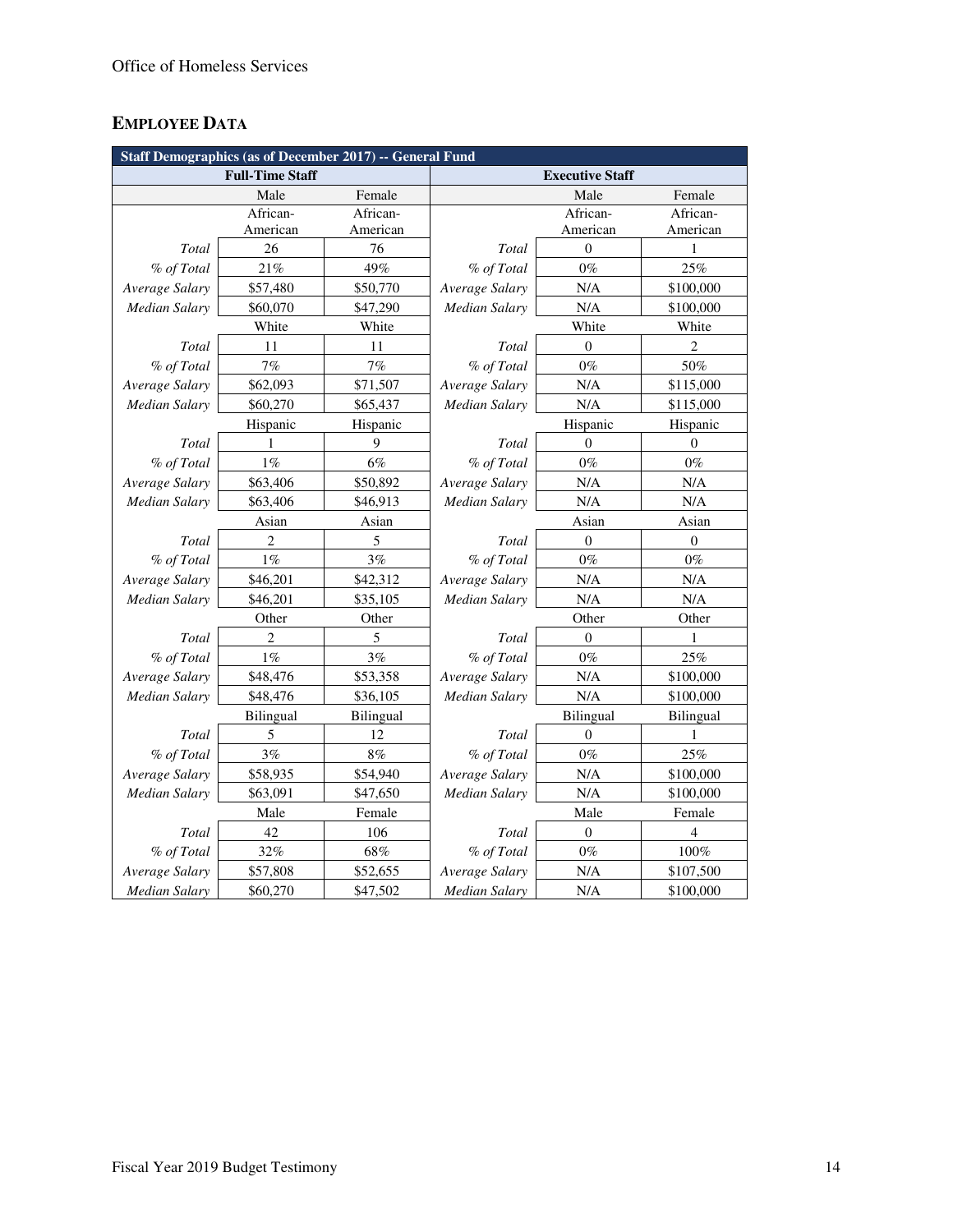| <b>Staff Demographics (as of December 2017) -- All Funds</b> |                        |           |                        |                  |                  |  |  |
|--------------------------------------------------------------|------------------------|-----------|------------------------|------------------|------------------|--|--|
|                                                              | <b>Full-Time Staff</b> |           | <b>Executive Staff</b> |                  |                  |  |  |
|                                                              | Male                   | Female    | Female<br>Male         |                  |                  |  |  |
|                                                              | African-               | African-  |                        | African-         | African-         |  |  |
|                                                              | American               | American  |                        | American         | American         |  |  |
| Total                                                        | 34                     | 87        | Total                  | $\boldsymbol{0}$ | 1                |  |  |
| % of Total                                                   | 21%                    | 48%       | % of Total             | $0\%$            | 25%              |  |  |
| Average Salary                                               | \$57,134               | \$52,231  | Average Salary         | N/A              | \$100,000        |  |  |
| Median Salary                                                | \$58,482               | \$49,406  | <b>Median Salary</b>   | N/A              | \$100,000        |  |  |
|                                                              | White                  | White     |                        | White            | White            |  |  |
| Total                                                        | 11                     | 20        | Total                  | $\boldsymbol{0}$ | 2                |  |  |
| % of Total                                                   | $6\%$                  | $11\%$    | % of Total             | $0\%$            | 50%              |  |  |
| Average Salary                                               | \$62,093               | \$69,195  | Average Salary         | N/A              | \$100,000        |  |  |
| Median Salary                                                | \$62,270               | \$63,500  | Median Salary          | N/A              | \$100,000        |  |  |
|                                                              | Hispanic               | Hispanic  |                        | Hispanic         | Hispanic         |  |  |
| Total                                                        | 1                      | 9         | Total                  | $\boldsymbol{0}$ | $\boldsymbol{0}$ |  |  |
| % of Total                                                   | $1\%$                  | $5\%$     | % of Total             | $0\%$            | $0\%$            |  |  |
| Average Salary                                               | \$63,406               | \$50,892  | Average Salary         | N/A              | N/A              |  |  |
| Median Salary                                                | \$63,406               | \$46,913  | Median Salary          | N/A              | N/A              |  |  |
|                                                              | Asian                  | Asian     |                        | Asian            | Asian            |  |  |
| Total                                                        | 2                      | 5         | Total                  | $\boldsymbol{0}$ | $\boldsymbol{0}$ |  |  |
| % of Total                                                   | $1\%$                  | 3%        | % of Total             | $0\%$            | $0\%$            |  |  |
| Average Salary                                               | \$46,201               | \$42,312  | Average Salary         | N/A              | N/A              |  |  |
| Median Salary                                                | \$46,201               | \$35,105  | <b>Median Salary</b>   | N/A              | N/A              |  |  |
|                                                              | Other                  | Other     |                        | Other            | Other            |  |  |
| Total                                                        | 2                      | 5         | Total                  | $\theta$         | 1                |  |  |
| % of Total                                                   | $1\%$                  | $3\%$     | % of Total             | $0\%$            | 25%              |  |  |
| Average Salary                                               | \$48,476               | \$53,358  | Average Salary         | N/A              | \$100,000        |  |  |
| Median Salary                                                | \$48,476               | \$36,105  | <b>Median Salary</b>   | N/A              | \$100,000        |  |  |
|                                                              | Bilingual              | Bilingual |                        | Bilingual        | Bilingual        |  |  |
| Total                                                        | 6                      | 13        | Total                  | $\theta$         | 1                |  |  |
| % of Total                                                   | 3%                     | 7%        | % of Total             | $0\%$            | 25%              |  |  |
| Average Salary                                               | \$64,112               | \$57,473  | Average Salary         | N/A              | \$100,000        |  |  |
| Median Salary                                                | \$63,249               | \$59,870  | <b>Median Salary</b>   | N/A              | \$100,000        |  |  |
|                                                              | Male                   | Female    |                        | Male             | Female           |  |  |
| Total                                                        | 50                     | 126       | Total                  | $\boldsymbol{0}$ | 4                |  |  |
| % of Total                                                   | 30%                    | 70%       | % of Total             | $0\%$            | $100\%$          |  |  |
| Average Salary                                               | \$57,535               | \$54,479  | Average Salary         | N/A              | \$107,500        |  |  |
| <b>Median Salary</b>                                         | \$60,170               | \$52,622  | <b>Median Salary</b>   | N/A              | \$100,000        |  |  |